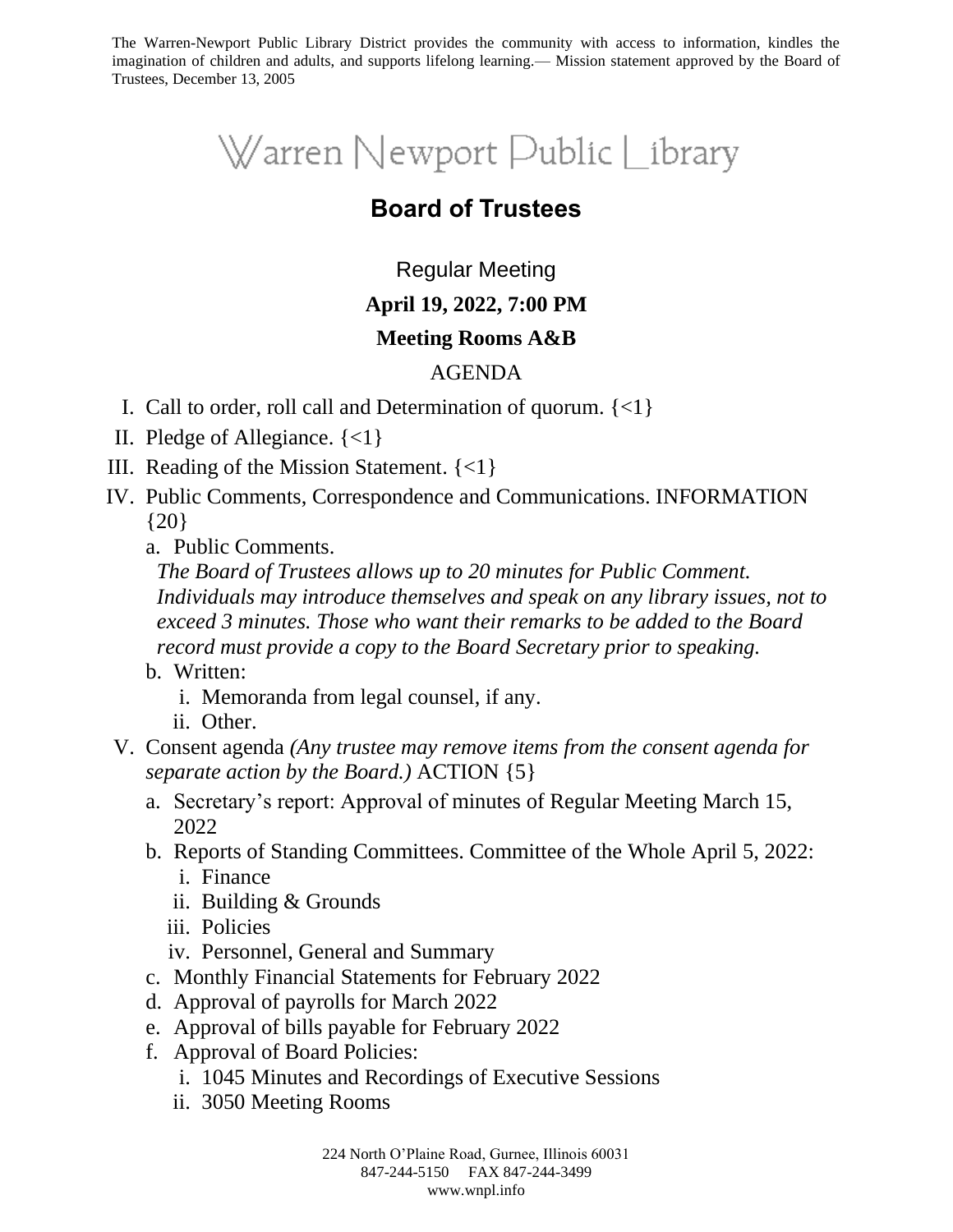- g. Approval of Personnel Policies:
	- i. 108 Conflicts of Interest
	- ii. 110 Outside Employment
	- iii. 112 Confidentiality and Non-Disclosure

h. Patron Suggestions March 2022

MOTION: THAT THE CONSENT AGENDA BE APPROVED AS PRESENTED.

- VI. Item(s) removed from consent agenda, if any. ACTION {5}
- VII. President's report. INFORMATION {1}
- VIII. Reports of other trustees. INFORMATION {5}
	- IX. Executive Director's report April 2022. INFORMATION {5}
	- X. Old business
		- a. Library operations and mask requirements. INFORMATION {5}
	- XI. New business
		- a. Developer Donation Agreement, A.R. Building Company. ACTION {5}
		- b. Statement of Economic Interest. INFORMATION {5}
		- c. Other potentially actionable items: Agenda items for May 2022 Regular Meeting. ACTION {5}
			- i. Monthly Financial Reports for March 2022
			- ii. Personnel Policies:
				- 1. 114 Accommodations for Employees with Disabilities
				- 2. 115 Serious Illnesses in the Workplace
				- 3. 116 Job Postings
			- iii. Board Policies:
				- 1. 1055 Public Participation at Library Board Meetings
				- 2. 4013 Gift Donation
				- 3. 4018 Naming Facilities
			- iv. Short Takes for Trustees: Board Ethics (or Succession Planning and New Board Orientation)
			- v. Short Range Strategic Plan: quarterly review
			- vi. Other.
- XII. Public forum {15}

*The Board of Trustees allows up to 15 minutes for Public Forum. Individuals may introduce themselves and speak on any library issues, not to exceed 3 minutes. Those who want their remarks to be added to the Board record must provide a copy to the Board Secretary prior to speaking.*

> 224 North O'Plaine Road, Gurnee, Illinois 60031 847-244-5150 FAX 847-244-3499 [www.wnpl.info](http://www.wnpl.info/)

*Individuals requiring special accommodations as specified by the American with Disabilities Act are requested to notify the Library Director at 847-244-5150 ext.3101 at least 48 hours in advance of this meeting date.*